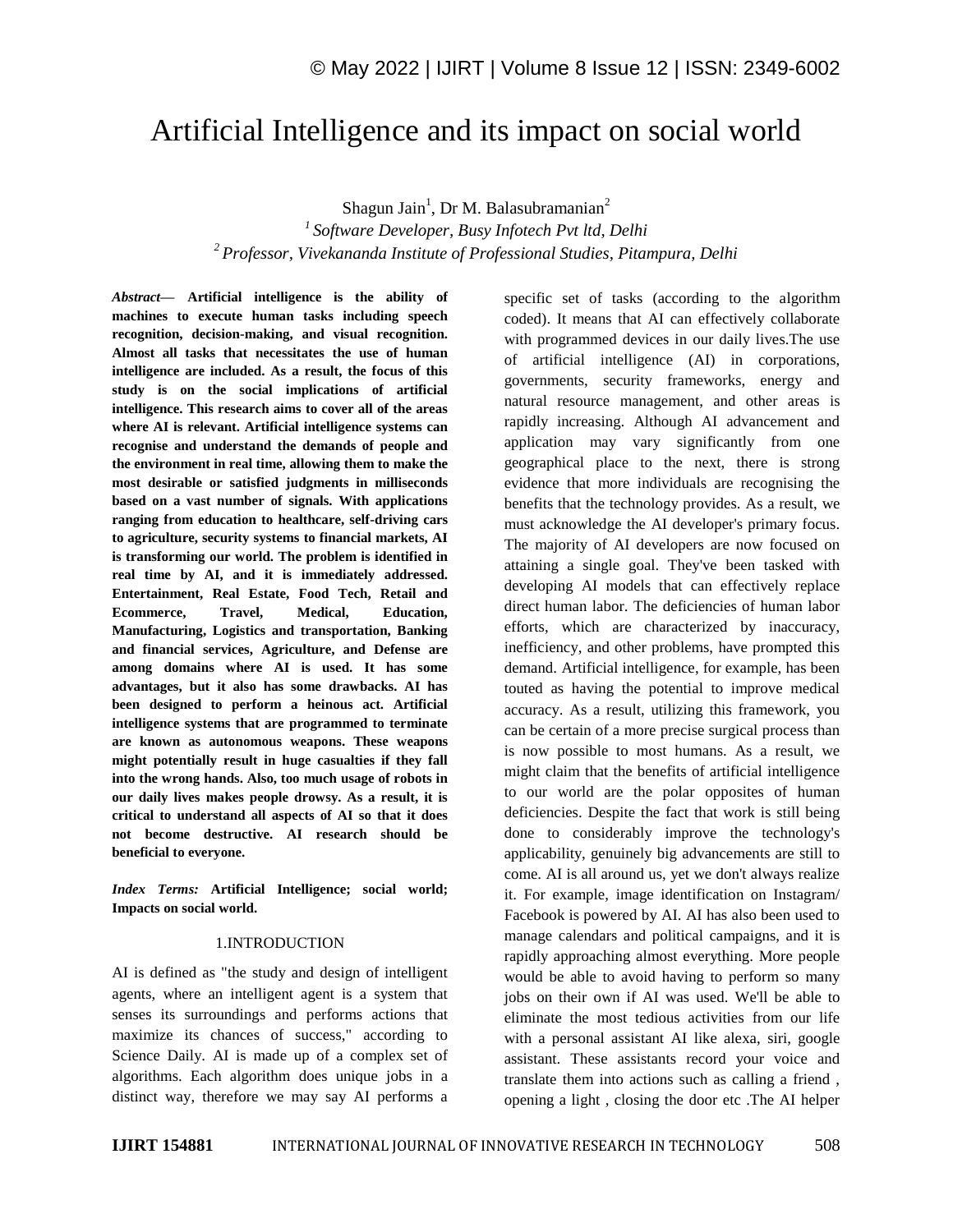understands exactly what to do and when to do it. Consider the usefulness of such assistance in managing your communications, organizing your closet, and doing your laundry. The AI, on the other hand, would only function in accordance with its preprogrammed instructions. As a result, one AI may be built to operate on a variety of tasks, whereas another may have a much narrower field of applicability. The amount of money invested in AI technology is significant. AI-based firms garnered \$18.5 billion in venture finance in 2019. By 2023, total investment in the sector is expected to be close to \$100 billion. The majority of artificial intelligence modules are linked to other frameworks like cloud database and storage, big data, cryptography and blockchain, and the internet of things (IoT), among others. As a result, they can improve the speed and efficacy of information transfer as well as reproducibility from beginning to finish. Due to significant wage reductions, an AI-operated corporation with largely eliminated human labor costs enjoys huge long and short-term profits. Despite the high expenditures of AI development, analysts believe that the company that uses it will benefit much in the long term, and it may even save the company's life. The potential for AI to be used in the future is huge. This is already evident in the medical, banking, gaming, transportation, industrial, and defense industries. According to Musk, if artificial intelligence created by humans grows widespread, it may become a nuisance to humans. Regardless of how analysts, stakeholders, and fans see things, artificial intelligence's fundamental value is apparent and widely acknowledged.



Figure 1. Some of the significant AI applications disrupting major industries [Source 2].

## 2.LITERATURE REVIEW

#### 2.1 History of AI

#### ● Artificial Intelligence Maturation (1943-1952)

Warren McCulloch and Walter Pits began working on the evolution of AI in 1943.They suggested an artificial neuron model.Donald Hebb then demonstrated an update algorithm for altering the strength of connections between neurons in 1949. Hebbian learning is the name given to his rule. Later, in 1950, Alan Turing built the Turing machine, which aids in the development of machine learning models. A Turing test can be used to determine whether or not a machine can demonstrate intelligent behavior comparable to human intelligence.

●Artificial Intelligence's Beginnings (1952-1956)

Between the years 1952 and 1956, AI was born.The Logic Theorist was created by Allen Newell and Herbert A. Simon as a "thinking machine." The Logic Theorist was a computer programme that could verify Whitehead and Russell's Principia Mathematica theorems in symbolic logic.John McCarthy is considered one of the "founding fathers" of artificial intelligence, having coined the term at the Dartmouth Conference.

●The golden years-Early enthusiasm (1956-1974)

The first chatbot, named ELIZA, was created in 1966 by a researcher named Joseph Weizenbaum.

Waseda University began the WABOT project in 1967, and the WABOT-1, the world's first full-scale humanoid intelligent robot, was completed in 1972.The AI boom began in 1980, when AI resurfaced with the "Expert System." Because AI research is expensive, it was slowed between 1974 and 1980 and 1987 to 1993 due to a lack of government funding. Since 1997, AI research has grown at a rapid pace.

#### 2.2 Impact of AI on Education

After the 2020 Pandemic (Covid19), 86 percent of educators polled by edtech firm Promethean agreed that technology, especially artificial intelligence (AI), should be a core component of education. Regardless of their interests, abilities, or level of schooling, the epidemic has pushed students and instructors alike into the digital world. Students are compelled to sit in front of a screen for long periods of time. Many new technologies are now being offered in the sphere of education that use AI. Teachers and professors, as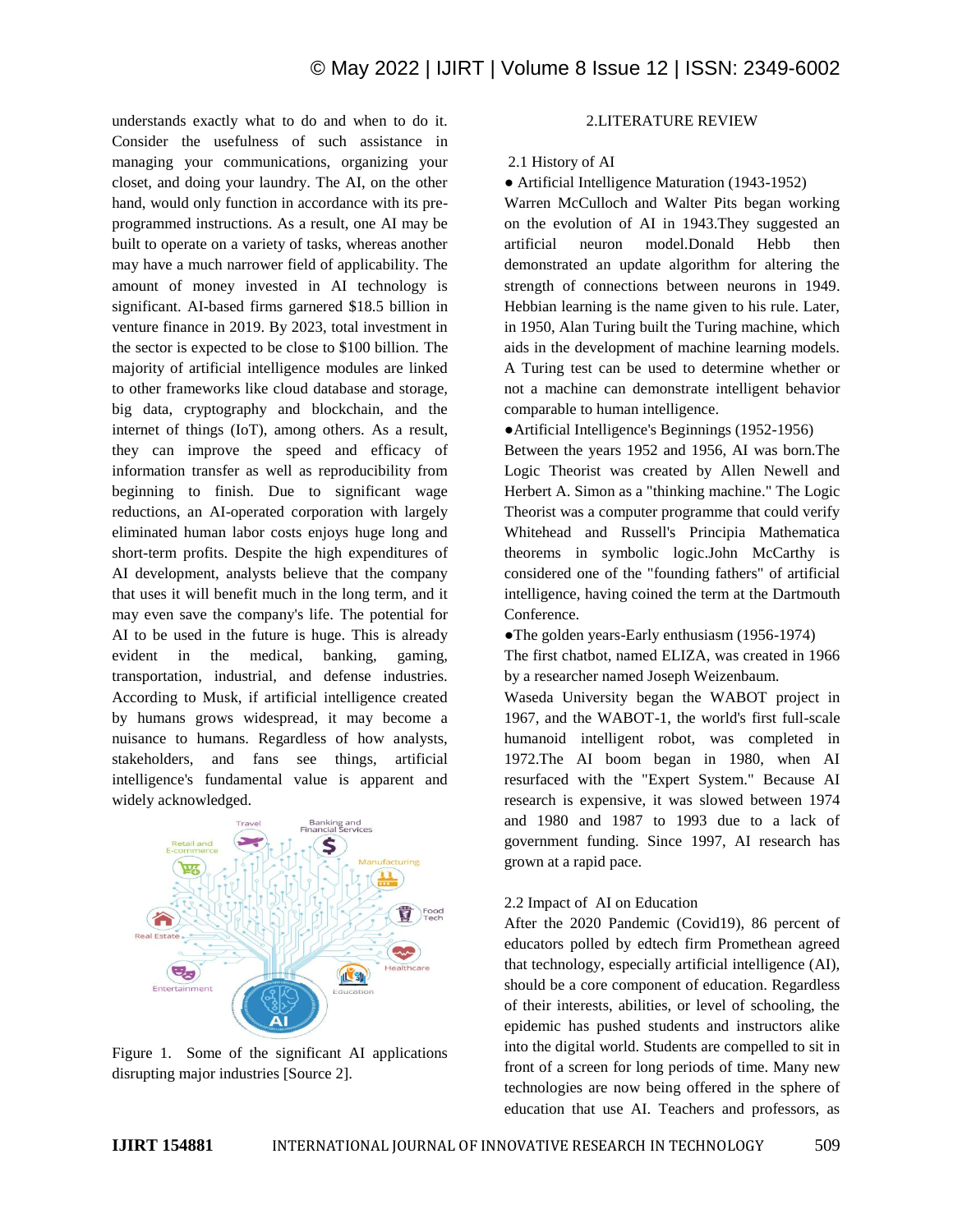well as pupils and students, have found themselves working in radically different circumstances as schools close and colleges focus solely on distance learning. Happy Numbers, the first AI teaching assistant robots, have already been used in schools in the United States. Some instances of AI in education include brainly, gradescope, Content Technologies, Inc. (CTI), Thinkster math, and Duolingo.

## 2.3 Impact of AI on Healthcare

The medical industry makes extensive use of AI technologies. AI is effective in a variety of applications, including operations in the form of small robots, diagnosing patients, end-to-end drug discovery and development, increasing physicianpatient communication, transcribing medical documents such as prescriptions, and remotely treating patients. In a pandemic, when covid spreads from one person to another, doctors and nurses find it extremely difficult to treat patients. Then AI steps in to save the day. It is quite simple for doctors to treat patients with the help of AI robots. NLP tools that can understand and classify clinical documents are a prominent use of artificial intelligence in healthcare. NLP systems can evaluate unstructured clinical notes on patients, providing invaluable insight into quality, technique improvement, and improved patient outcomes. The most difficult hurdle for AI in healthcare is assuring its acceptance in daily clinical practice, not whether the technologies will be capable enough to be useful. Clinicians may eventually gravitate toward tasks that demand specialized human abilities, such as those that require the highest level of cognitive function.Those that refuse to collaborate with AI may be the only ones who miss out on the full potential of AI in healthcare.A team of medical scientists from the University of Leeds has devised a novel technique to use artificial intelligence to forecast cancer from patient data without putting personal information at danger. The researchers wanted to see if swarm learning, a type of AI, could be used to help computers predict cancer in medical photos of patient tissue samples without disclosing the information from hospitals. "We were able to show that AI models trained with swarm learning can identify clinically important genetic changes directly from photos of tissue from colon cancers," Dr. Kather stated, "based on data from over 5,000 patients."

Developing an AI system capable of completing this task enhances our ability to use AI in the future."

## 2.4 Impact of AI in Defense

Artificial intelligence has invaded nearly every civilian industry imaginable. It has altered the way individuals and businesses operate, and it is quickly becoming an integral part of modern warfare. The strength of a country's army is one of the factors that determines its power. Large volumes of data can be efficiently handled by AI-enabled military gear. Furthermore, such technologies have improved selfregulation, self-control, and self-actuation as a result of their greater computing and decision-making abilities. Defense organizations are employing machine learning to predict and protect against illegal breaches. Following the 2+2 ministerial, India and the United States agreed to hold a dialogue on artificial intelligence to explore prospects for cooperative innovation and cooperation in new fields. A virtual conference between Prime Minister Narendra Modi and President Joseph Biden preceded the Dialogue. The Ministers emphasized the need of increasing scientific and technology collaboration in the US-India Joint Technical Group (JTG) as well as evolving new defense sectors such as space, artificial intelligence (AI), and cyber during the discussion. The financial and skill commitment required to adopt AI-based technology is one of the key hurdles. It's a major issue to figure out how much we can afford to spend on infrastructure to build such technologies, especially in middle-income countries like India, where a large portion of the population is still poor. Policymakers could assess which AI programmes are essential for national security and work toward them as a possible answer.

## 2.5 Impact of AI in Food -tech

Smart farming, robotic farming, and drones are the future of the food industry, thanks to AI and machine learning. AI could improve packaging by boosting shelf life, a combination of menus by utilizing AI algorithms, and food safety by creating a more transparent supply chain management system. According to a recent study, The most essential responsibilities of AI in the food industry can be divided into two categories: food security management and food quality management. Robots can be used to ensure the safety of food and food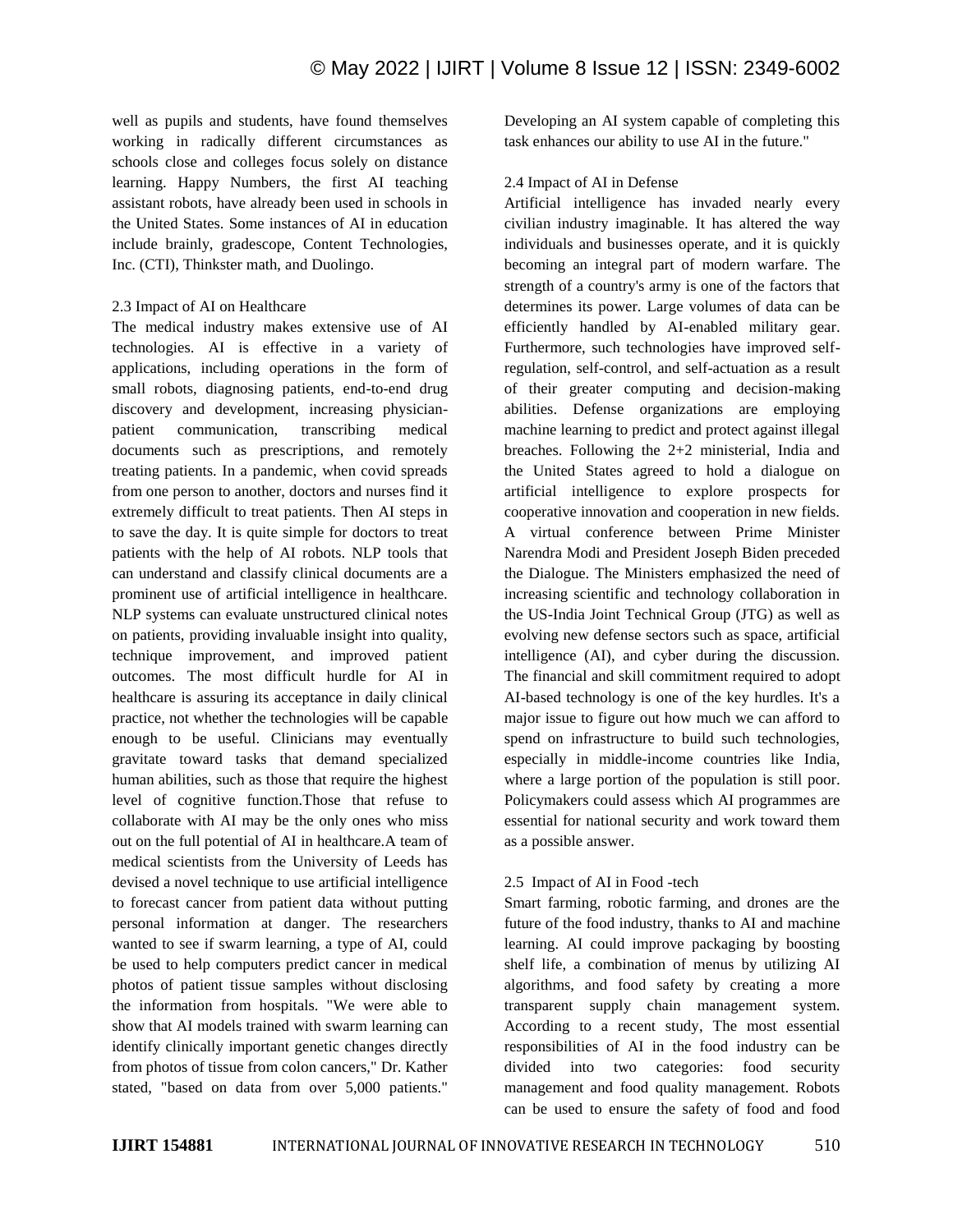warehouses, or mathematical modeling techniques can be used to manage food quality. Soil monitoring, automated cropping, and predictive analysis are the three steps of smart farming. In a recent Soil Monitoring (SM) scenario, after a farmer sends a sample of their farm soil to the monitoring organization, the customer will receive a complete report of the contents of their field soil. Following the results, an appropriate decision was made for bacteria, fungi, and microbial progression in general. In Japan, the first AI-based drone was employed for crop dusting in 1980. To keep an eye on crop health, most corporations are now using farm AI and airborne technologies. Robocrop is one of the tools created by many research groups. It's an artificial intelligence (AI)-powered robotic technology that speeds up the yielding process. It performs precise crop tool alignment at a rapid rate. Various environmental effects on agricultural productivity, such as weather variations, are tracked and forecasted using learning algorithms. Algorithms based on machine learning play a crucial part in this. In collaboration with satellites, machine learning algorithms examine crop sustainability, forecast weather, and assess farms for the presence of pests and diseases. Because AI has so much potential to provide reasonable and healthier productivity for clients and staff, it will alter the food processing business in the future.

## 2.6 Impact of AI in Entertainment

Today's entertainment sector is the most inventive in the world. The impact of AI in this area is enormous. The entertainment industry's future is AI. It will be useful when performers are unable to set a date since they are working on another film. As a result, movies will be completed quickly because there will be no wait for performers who are unable to act at a specific time. An actor will be resurrected by AI. A deceased actor will also be resurrected by AI. There will be huge savings in both money and time. In the entertainment industry, technology is a game changer. AI assists film editors while editing featurelength films. AI algorithms can discern crucial characters and sort particular situations for human editors using facial recognition technology. Editors might focus on sequences that feature the major plot of the script if the first draft is completed swiftly. Spotify and Netflix, two of the most popular music and video streaming services, are successful because they cater to a wide range of demographics with varying likes and preferences. This is achievable because of AI. AI is also assisting media companies with their strategic planning. Leading media and broadcasting businesses, for example, are employing machine learning and natural language generation to construct channel performance reports based on BARC's raw analytics data. Artificial intelligence in Youtube allows video publishers to add automatic transcription to their videos. In the entertainment industry, there are various examples of AI that assist firms enhance their commercial performance by improving user experience and entertainment value with higher efficiency. AI is a game changer, but it is not a substitute for human actors. Deep fakes or imitations of characters, as well as cheap copies of music or dance, will be one of the main difficulties with AI in the entertainment sector.Everyone recalls a video of Barack Obama disparaging President Donald Trump becoming viral, but this was not the case. Jordan Peele, a comedian, recorded a voiceover and used AI techniques to make it look real, making Barack Obama appear to be the perpetrator. Overall, the media and entertainment sector will be able to use AI to make visual material more engaging and intriguing in the future. It will aid in the delivery of tailored, data-intensive, and personalized automated content to the audience.

# 2.7 Impact of Artificial Intelligence in manufacturing AI has a huge impact on the manufacturing business in four ways. The first is a more secure workplace.

Collaborative robots, or cobots, are meant to work securely alongside people. They are compact and light, making them a more cost-effective solution for manufacturing enterprises interested in robotics. They can contribute to safer workplaces by completing some of the more hazardous duties that frequently result in worker injuries. The second point is to increase quality. AI aids in the improvement of product quality in order to satisfy customers. The Google Cloud Visual Inspection AI solution, for example, uses a set of AI and computer vision technologies to automate visual inspection duties, allowing manufacturers to improve quality control procedures by automatically detecting product faults. The third point is to improve innovation. In manufacturing, artificial intelligence is a crucial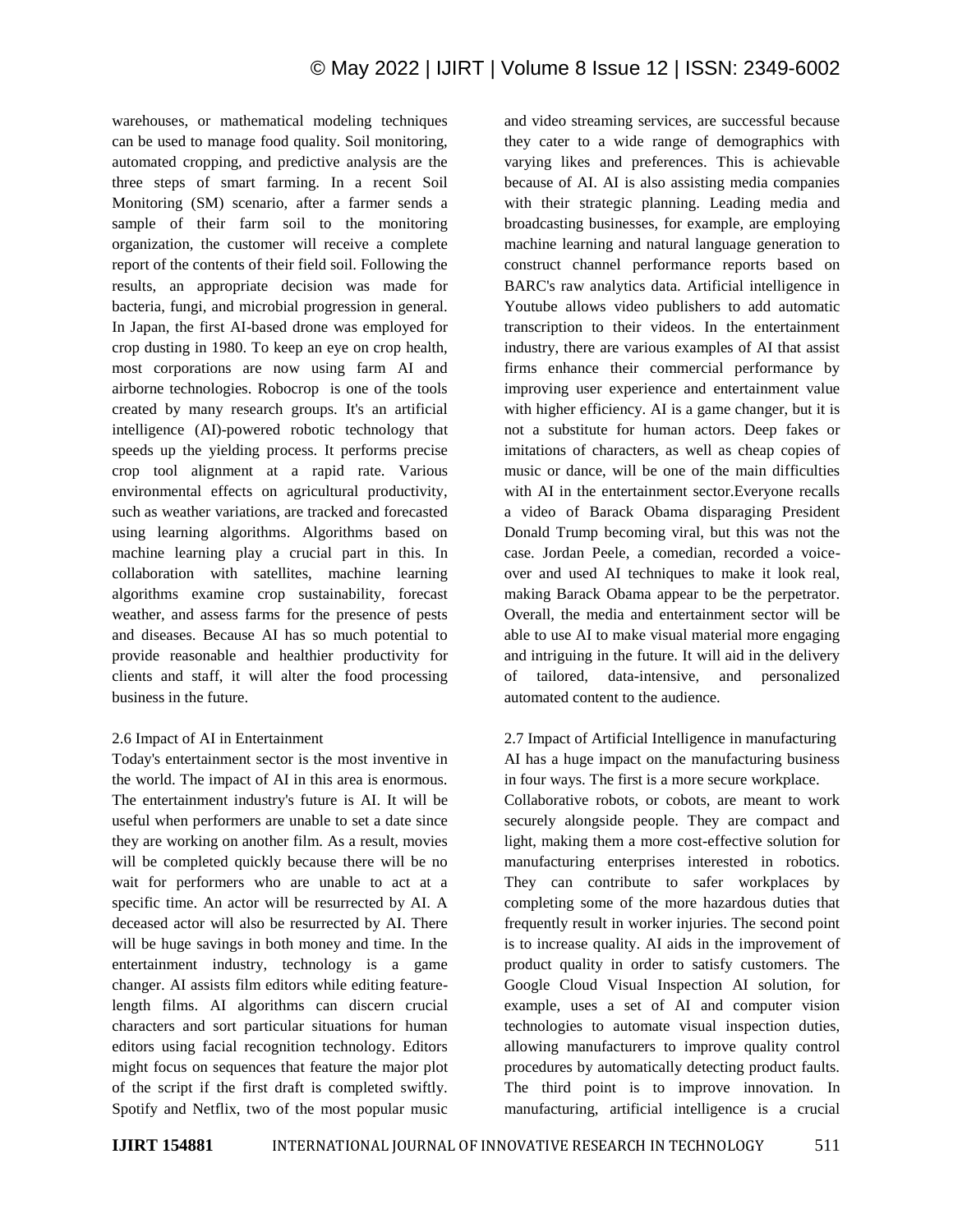component of generative design, a modern technique. Engineers enter their design objectives, such as material characteristics, production procedures, and cost limitations, into generative design software during this new phase of manufacturing. The software tool evaluates all possible options and "generates" design variations as a solution quickly. Finally, the software examines each iteration using machine learning capabilities to select the optimal design to use. Last but not least, inventory management. Demand forecasting systems powered by artificial intelligence produce more exact findings than traditional approaches. This provides industrial organizations with the tools they need to more effectively monitor their inventory levels, reducing the risk of disasters. In general, there are numerous advantages supplied by artificial intelligence in the industrial industry. More product innovation, increased safety precautions, faster decision-making processes, and quality improvement are all possible thanks to it.

2.8 Impact of Artificial Intelligence in Real Estate

AI is being used in real estate in five different ways. It helps agents generate leads in the first place. Deep learning allows AI to analyze leads appropriately, eliminating the need for an agent to go through each and everyone of their leads to identify who has the finest possibility of turning into a real client in the upcoming years. Second, it is altering how individuals search for housing. Most algorithms propose alternative items that would be an acceptable fit for the user's search parameters, with the most desired products coming first in the user's search results. The third argument is that it is all about streamlining transactions. On the back end of the agreement, AI might make it easier for the agent to manage their real estate agency. For example, Machine learning is used by auto filing information and by generating automated reports in several customer relationship management platforms. The fourth benefit is that it makes assessing the worth of a property easier. Furthermore, one of the most crucial aspects of AI, according to real estate brokers, is its ability to "predict" the future. This is extremely beneficial when determining asset and rental values.It is altering our perceptions about borrowing money. As any agent or investor knows, underwriters examine every piece of information they get before

deciding whether or not to give to a potential borrower. Artificial intelligence's ability to help real estate companies in a variety of ways is revolutionary. Decision-makers will prioritize additional case studies, such as other AI divisions, to improve this industry. If firms quickly learn how to apply data science to their operations, customers and entrepreneurs will be more fruitful. Real estate firms should define long-term goals and leverage AI technologies to help them to achieve it faster and more clearly. Though AI will never be able to fully replace people, it will play an active role in the development.

2.9 Impact of AI on Retail and E-commerce

The application of AI in retail and e-commerce is possibly the only arena where the majority of endusers can see it. Because retail is such a competitive industry, retailers are continuously on the lookout for new ways to identify patterns in consumer behavior and coordinate their strategy to outsmart their rivals. In the grand scheme of things, AI has undoubtedly discovered a sweet spot. Your Amazon account's product recommendations are nothing more than a real-time application of powerful AI algorithms to predict which things you are more likely to purchase. Artificial intelligence (AI) is rapidly being used to improve the customer experience. The web-based firm has no physical presence with clients, and buyers' needs and wishes change over time; however, with the help of AI, inventive new plans to recognise buyers' purchasing behavior and construct things according to buyers' demands were developed. No machine can match people's foundational knowledge, intuition, and flexibility. These are obstacles that AI interpretation in online business would not have to deal with if human translators were involved .

## 2.10 Impact of AI on Travel Industry

Travelers no longer need to use a travel agency to buy their tickets, and they also don't have to worry about their accommodations thanks to AI. AI assists passengers and does all of these things. For example, facial recognition systems and airport security scanning equipment are both frequently used forms of AI in airports these days. Furthermore, AI can help with duties such as data analysis, calculations, and problem solving, all of which can be beneficial to hoteliers. Ahmedabad Airport recently established an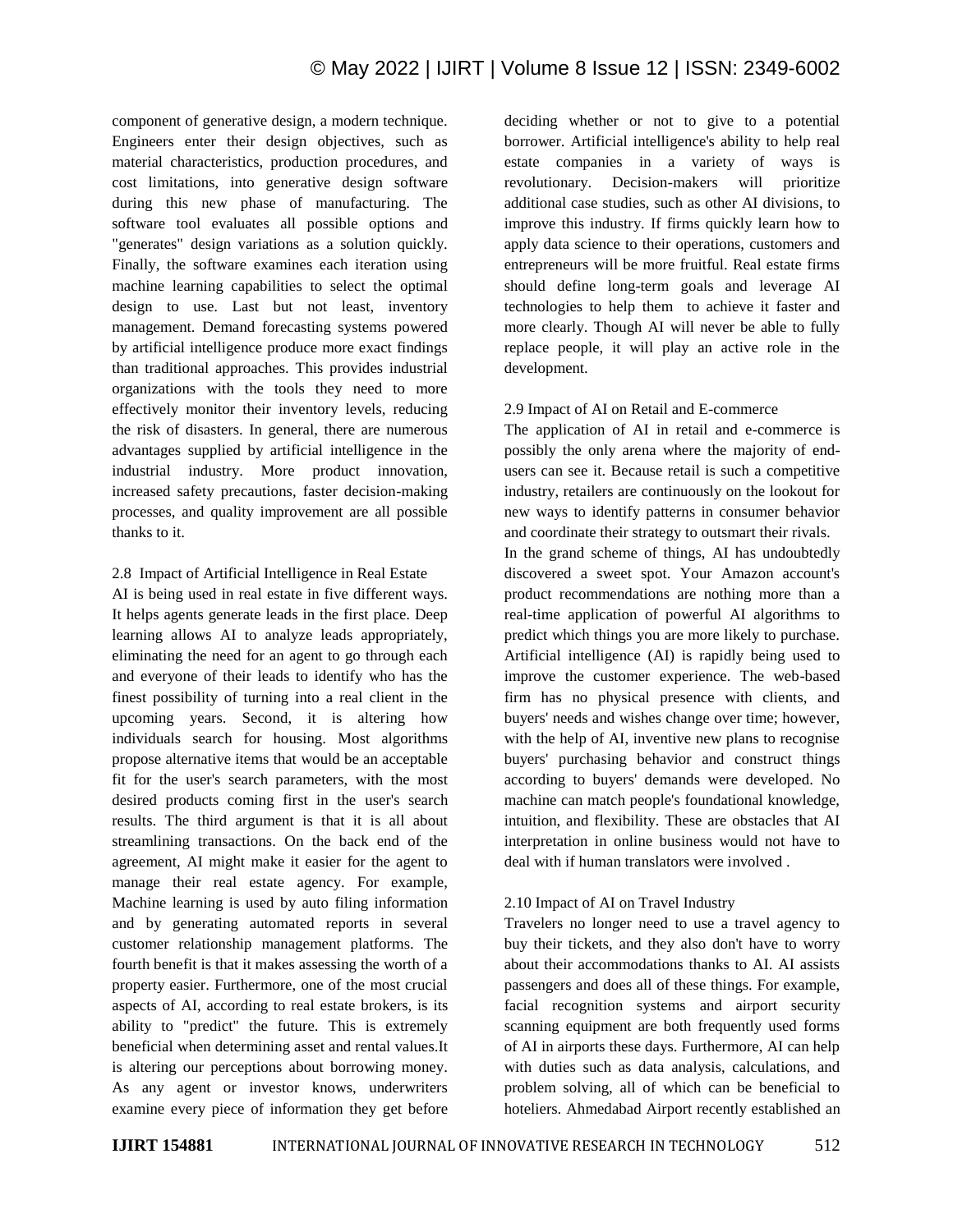AI-based monitoring tool to help travelers and provide fast passenger assistance. The Sardar Vallabhbhai Patel International Airport (SVPIA) in Ahmedabad has announced the launch of an indigenously designed artificial intelligence (AI) based surveillance service, the first in India, to aid travelers in distress, utilizing technology to better assist travelers. Desk of Goodness is a service that uses sophisticated detecting techniques to assist passengers, including senior persons, mothers with children, and those who use wheelchairs. It also aids in the detection of falls and unusual passenger behavior. In the travel industry, AI is applied in a variety of ways, including personalized travel planning, robotics and voice assistants, and smart luggage handling, among others.There are a slew of other AI programmes that make travel planning a breeze. AI applications have exploded across the board in the travel and tourism business. Whether traveling by air or water, there are a number of ways customers and travel businesses may use AI to make the journey more effective and smooth while also increasing consumer happiness.

2.11 Impact of AI on Banking and Financial Industry Banks may utilize AI to improve the customer experience by providing frictionless, 24/7 interactions; however, AI in banking apps isn't confined to retail banking. Investment banking's back and middle offices, as well as all other financial services, could benefit from AI. Front office (conversational banking), middle office (anti-fraud), and back office are the three key areas where artificial intelligence can help banks save money (underwriting). AI applications in the front and middle offices are the most cost-effective for banks. On the front end, AI is being used by banks to make client identification and verification easier, to simulate human personnel through chatbots and voice assistants, to strengthen customer relationships, and to deliver personalized insights and recommendations. Banks are also using AI in middleoffice tasks to detect and prevent payment fraud, as well as to strengthen anti-money laundering (AML) and know-your-customer (KYC) regulatory checks. The winning techniques used by banks undertaking an AI-enabled transformation demonstrate how to seize the opportunity to the fullest. These plans emphasize the necessity for a comprehensive AI strategy that encompasses all of a bank's business divisions, as well as usable data, external collaborations, and qualified people.

#### 3. RESEARCH METHODOLOGY

The study looked at the impact of AI on several industries using secondary research. The study employed non-intrusive research methodologies to examine the influence of AI on different industries. Data gathering procedures that are not obtrusive to the subjects being studied are referred to as unobtrusive research. Unobtrusive research approaches are employed by both qualitative and quantitative researchers. Unobtrusive approaches have the distinct advantage of not requiring the researcher to engage with the subjects. It may seem odd that social work, a profession dedicated to assisting people, would use an approach that does not involve human connection. To inform the paper's debates, secondary sources of data such as government reports, worldwide statistics, media stories, peer-reviewed academic publications, books, and current news and events were critically analyzed. The main flaw in this study is that some of the authorized sophisticated factual data, peer-reviewed published papers, and textbooks on the influence of Artificial Intelligence on various industries are still in the works. The author, on the other hand, attempted to make use of information that had been published by academics, private groups, and governments through various organizations. When analyzing a social phenomenon, content analysis has the advantage of being non-invasive.

#### 4. CONCLUSION

AI is gradually assuming the lead as the single most important driving force for technological transformation as it advances to the next level. We live in a time where machines are beginning to comprehend and predict what people desire or are likely to do in the future. It has opened up a world of possibilities, and anything we've seen so far or can guess about in the future is only a fraction of AI's whole potential. Entertainment, real estate, retail and ecommerce, travel, banking and financial services, manufacturing, foodtech, healthcare, education, and